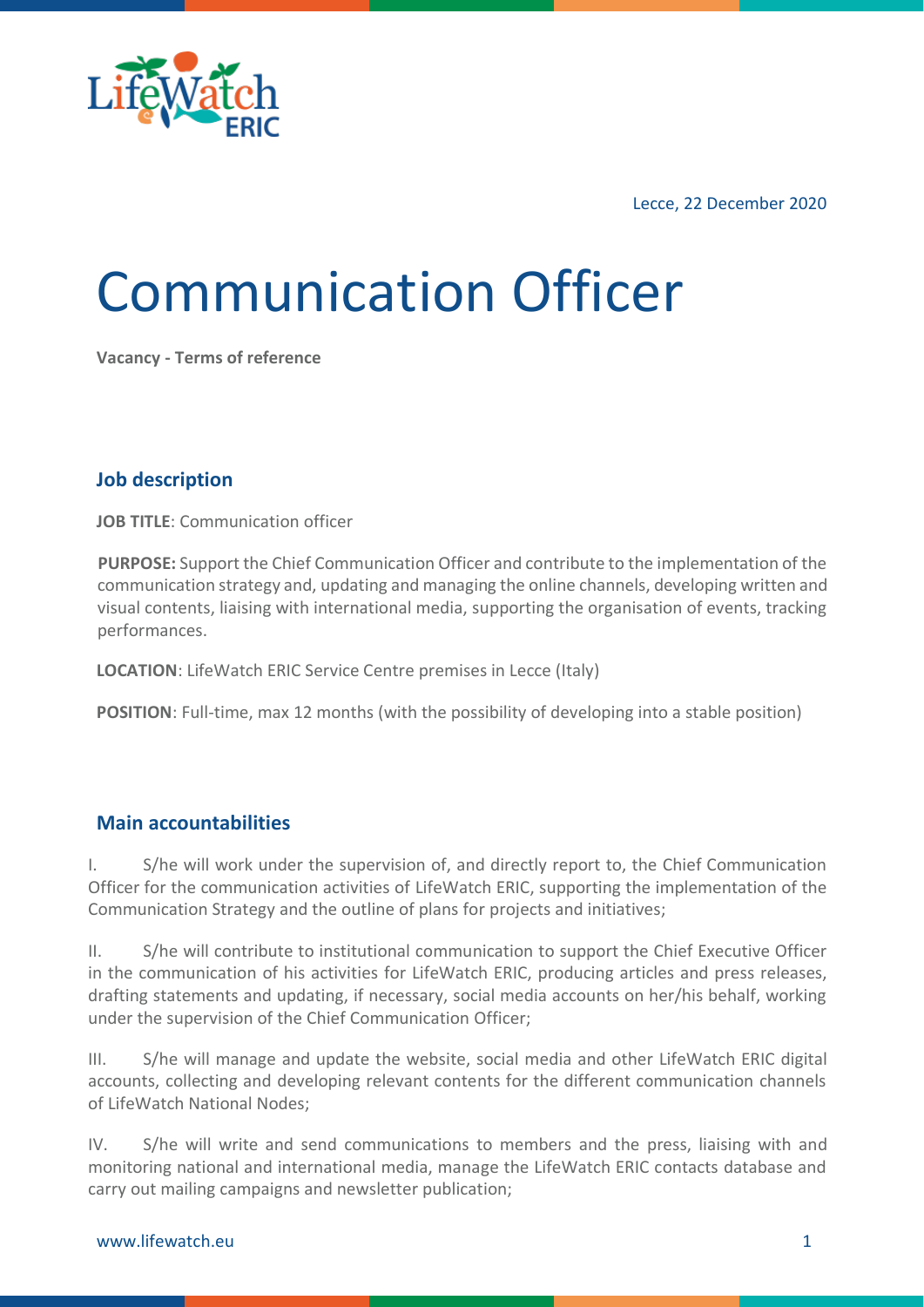

V. S/he will develop and implement written and visual content for internal and external initiatives ensuring consistency with the LifeWatch ERIC communication policy and visual identity;

VI. S/he will contribute to the organisation of scientific events and LifeWatch ERIC participation in exhibitions and major conferences, taking care of logistics and production of necessary materials, as well as relations with scientific media and specialised press;

VII. S/he will support LifeWatch ERIC and its National Nodes in communicating outputs in a coherent and effective manner to various stakeholders;

VIII. S/he will support the Chief Communication Officer and Administration in the definition and monitoring of the communication budget, its related contracts and outputs.

## **The ideal candidate should meet the following requirements**

- Have at least a three-year university degree or equivalent qualifications in Communication Sciences, Journalism, Marketing and/or Public Relations;
- 4-5 years of accredited professional experience as communication officer at the European level in research infrastructures, universities, agencies, European institutions or international organisations, on international projects and initiatives
- Accredited professional experience in the communication of science, in particular in the area of biodiversity and ecosystem research and bioinformatics
- Experience as a web editor and with website Content Management Systems, in particular Wordpress, newsletter editing and managing social media, as well as experience with primary software packages for tracking performances and analytics,
- Experience in liaising with media, drafting press releases and official statements,
- Excellence in writing and editing, as well as spoken fluency in English (C1/C2 level). Skills in other European languages (in particular Italian) are desirable,
- Advanced knowledge of Adobe Creative Suite (Illustrator, Photoshop, InDesign) and MS Office (Word, Excel, Power Point),
- Proven organisation and communicative skills, capable of working in teams and under tight deadlines, in international environments and in multi-language contexts,
- Be available to travel abroad according to the specific working needs of this position.